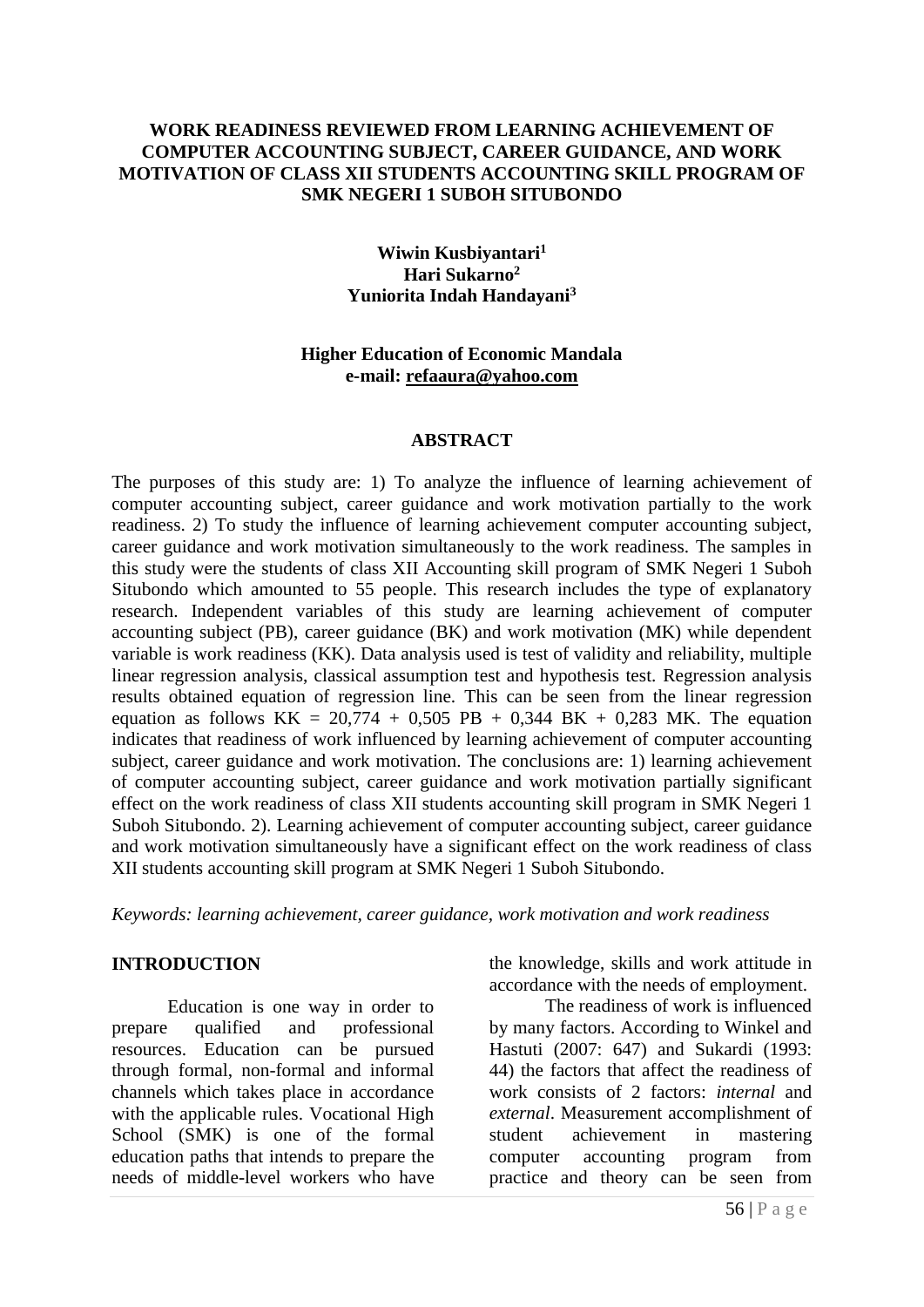student achievement. Student achievement is the mastery of knowledge or skills developed by the subject, usually indicated by the value of the test or the value given by the teacher (Tu'u, 2004: 65).

Factors of knowledge about the fields of work and about themselves obtained through the guidance of teachers, are factors that can affect the readiness of students' work (Winkel and Hastuti, (2007: 652). The career guidance is the process of providing assistance to students in understanding and doing the basis of selfknowledge and recognition of employment opportunities as well as the ability to take decisions so that students can manage the development of his career. In addition, there is a need to encourage more learners to work in. Encouragement and insistence from the surrounding environment either from the school environment, family environment, and community environment will provide motivation to learners to enter the workforce.

Readiness can be interpreted as the overall condition of a person that keeps students ready to respond or take action in a certain way to the situation and conditions underway (Ali and Akbar, 2013). Meanwhile, according Slameto (2010: 113) readiness is whole condition of someone who makes it ready to respond or answer in a particular way toward a situation. While Dalyono (2005: 166) states that readiness is the nature and personal strength of a developing person, which allows the person can adjust to the environment and be able to solve the problems he faces.

Work is the essence of human life. As long as human lives, they must always work to meet the needs of life. Thus it can be said that in humans there are needs that by the time it forms the goals to be achieved and fulfilled. To achieve those goals, People are encouraged to do activities called work (Anoraga, 2005: 11). While according to Djaali (2008: 113) work is a form of activity that aims to obtain satisfaction.

Work readiness is the main capital for students to do the job, so that with the readiness of work they will obtain maximum results. According to Wagner in Paradise (2012) work readiness is a set of skills and behaviors needed to work in any job shape. So the readiness of work is the overall condition of the individual to provide responses or answers in certain situations such as practicing the knowledge, comprehension, and skills possessed to perform a job in order to meet his needs.

According to Tu'u (2004: 75) learning achievement is the mastery of knowledge or skills developed by the subject, usually indicated by the value of tests or score values provided by the teachers. Syah (2010: 139) explained that the achievement of learning is the level of student success in achieving the objectives set out in a program. Learning achievement is a combination of learning outcomes, where the learning outcomes of some basic competencies are then tested. Student learning achievement is evidenced and demonstrated through the scores or values of the results of evaluations made by teachers on student and repetitive. Student achievement learning is evidenced and shown through the score or value of the results of evaluations made by the teacher to the student's assignment repeatedly or the test he took.

Guidance is the help or support given to the individual or group of individuals in avoiding or overcoming difficulties in his life, so that the individual or group of individuals can attain the welfare of their lives (Walgito, 2005: 5-6). Meanwhile, according to Sukardi (2008: 36) guidance can be interpreted as a process of providing assistance to individuals who are done on an ongoing basis so that the individual can understand himself, so he is able to enforce himself and can act fairly, in accordance with the demands and circumstances of the school environment, family, and community and life in general. Jobs by Murray in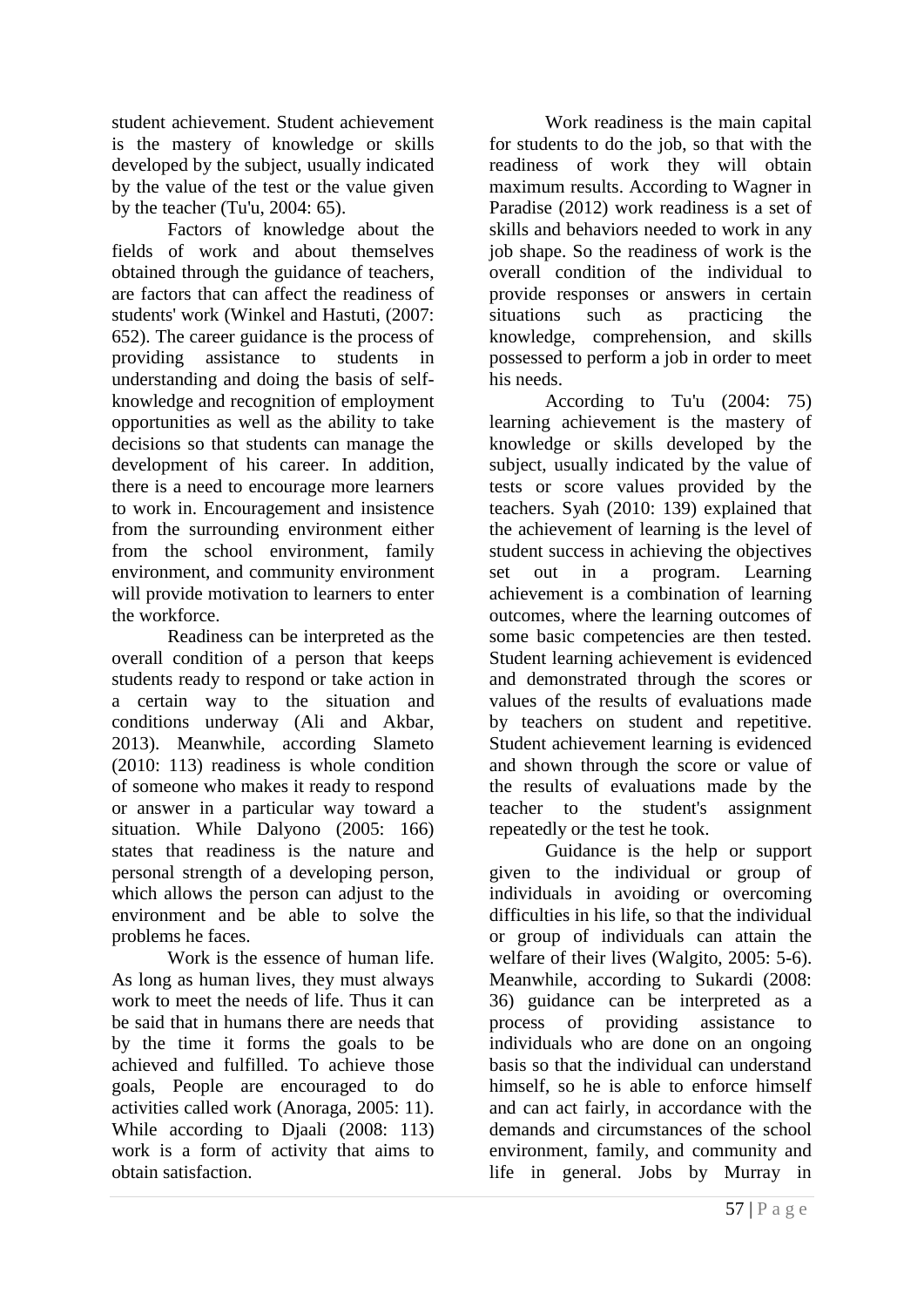Supriatna and Ilfiandra (2006) is a range of work activities that are interconnected, in this case a person advancing life by involving a wide range of behaviors, skills, attitudes, needs, aspirations, and ideals as the span of his own life.

Career guidance is essentially one of the educational endeavors through personal approaching education in helping individuals to achieve the necessary competition in the face of career problems. Career guidance is a service provided to learners to make career plans and prepare for work life. Through the activities of career guidance of students equipped and trained with various activities related to the what, why and how to plan a future, meaning that the students ranging from grade one to finish vocational training, guided to the activities related to how to plan carrier throughout life *(career life span)* 

Someone will work happily if what he performs is according to his condition, according to his ability and along with his interests (Walgito, 2005: 194). So career guidance is a service provided to learners to devise a career plan and prepare for work life.

Motivation of work according to Anoraga (2005: 34) is something that raises the spirit or the drive of work. Everyone has different motivations to fulfill what they want to achieve. Strong and weak work motivation of a workforce, participate determine the size of his achievements.

According Purwanto (2007: 73) motivation is a conscious effort to move, direct, and maintain a person's behavior so that he encouraged to act of doing something to achieve a certain result or goal. According to Uno (2011: 11) motivation is an impulse arising from the stimulation from within and from outside so that someone wants to make a certain behavior change / activity better than the previous state. Based on the opinions of experts above motivation is a good impulse from within and outside himself to

perform an action for the achievement of personal goals of each individual. So work motivation is something that raises the spirit or encouragement of students to enter the world of work. The impulse comes from within themselves and from outside himself.

Work readiness is a thing that can be formed and studied, so it can be cultivated achievement either through education, training and so forth. SMK as a formal secondary education institution that is specifically aimed at preparing its students to work in a certain field has a very important role in printing candidates of middle-level workers with standardized competence in accordance with work competency standards.

To achieve these goals, SMK students are given productive subject of accounting. Productive subjects are a group of subjects that serve to equip learners to have the competence of work appropriate with SKKNI (Dikmenjur, 2006). Productive subjects serve as a vocational support component that basically contains knowledge, attitudes and skills related to their field of specialization as well as the content of learning of this component in the form of applied knowledge, which can be used as a basis in learning the skills. One of the productive subjects that should be mastered by vocational students is the subject of computer accounting.

Computer accounting is one of the material of accounting practice as a balancer of current technological developments introduced when the students of class XI. Learning achievement is one benchmark in knowing the extent to which students can digest the entire subjects being taught. The indicator used is the final exam (UAS) value of computer accounting subject. With a good accounting learning achievement, it will further support students in getting jobs in the field of Accounting, so they will feel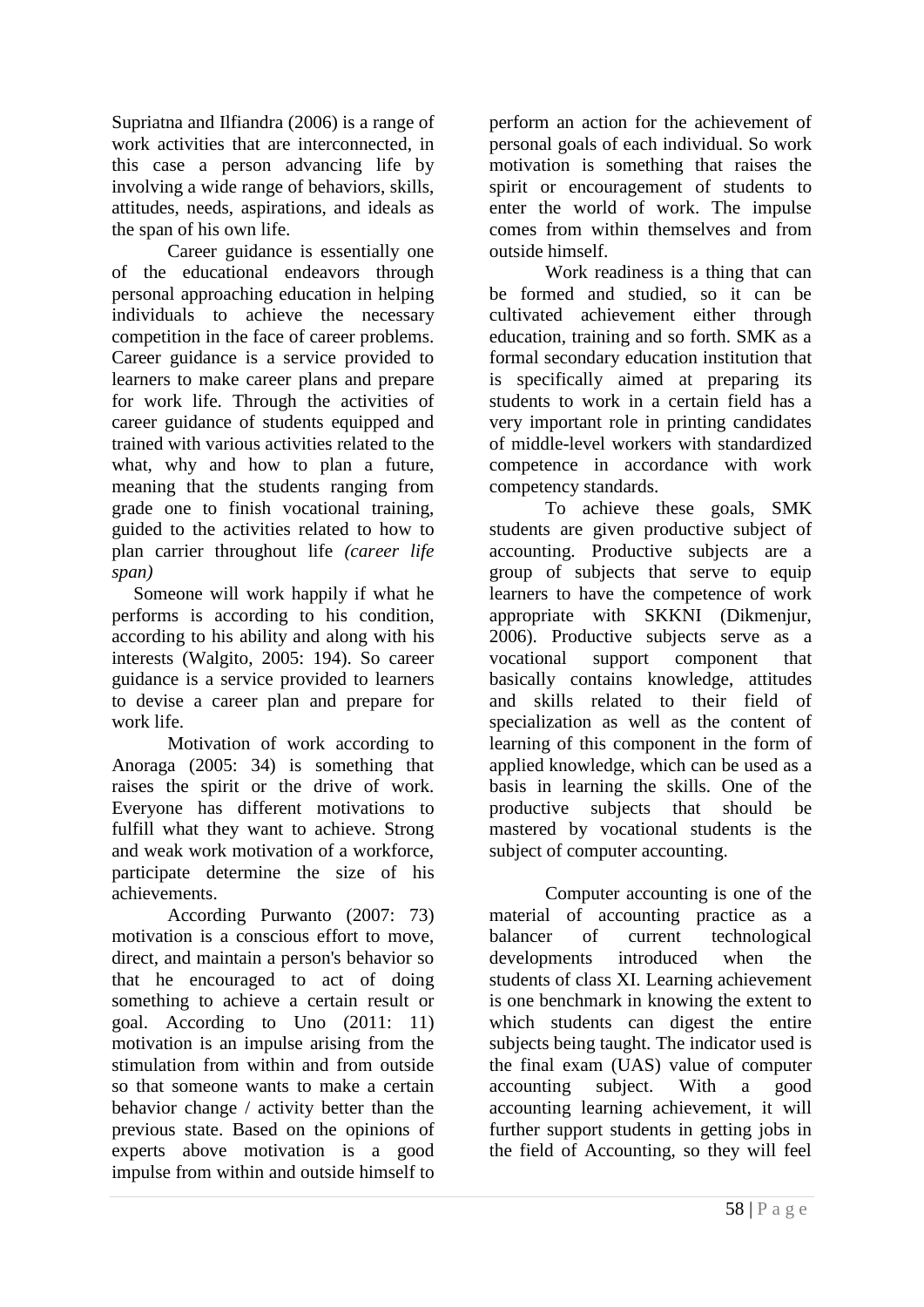much better prepared when they enter this field.

To improve students' work readiness, school also provides counseling services in the form of career guidance. According to Walgito (2005: 194) career guidance is the guidance given to a person to work well, with pleasure, diligently tailored to the demands of the job or job with what is within the individual concerned. Career guidance conducted in the school aims to enable students to develop their own attitudes and values in the face of employment and in preparation for entry. Career guidance is intended to assist in career planning, decision-making, skills development or expertise, career information and self-understanding. Students who get adequate career guidance in their schools will have more readiness in the world of work.

In preparing the students' work preparation hours that has been delivered

above should also be raised encouragement from students themselves about willingness to move through work motivation. Motivation is a work that raises the spirit or encouragement of individuals to enter the world of work, both from within themselves and from outside of they themselves. It is said in Anoraga (2006: 26) that "success in work is very dependent on motivation, sincerity, discipline and work skills". With the motivation of work within the students, then consciously and without coercion of the students will be able to produce something better in order to achieve its goal to get the job they want, so that motivation work here can improve the readiness of students in the business / industry.

Based on the description that has been described above, it can be described conceptual framework model in this study as in the following picture:



Captions:

- PB = Achievement Subject of Computer Accounting
- $BK = Career Guidance$
- $MK = Work Motion$
- $KK = Work Readiness$
- $--- \rightarrow \equiv$  Simultaneous
- $\rightarrow$  = Partial

## **Hypothesis**

1. There is influence of learning achievement of computer accounting subject, career guidance and work motivation partially to student working readiness

2 There is influence of learning achievement of computer accounting subject, career guidance and work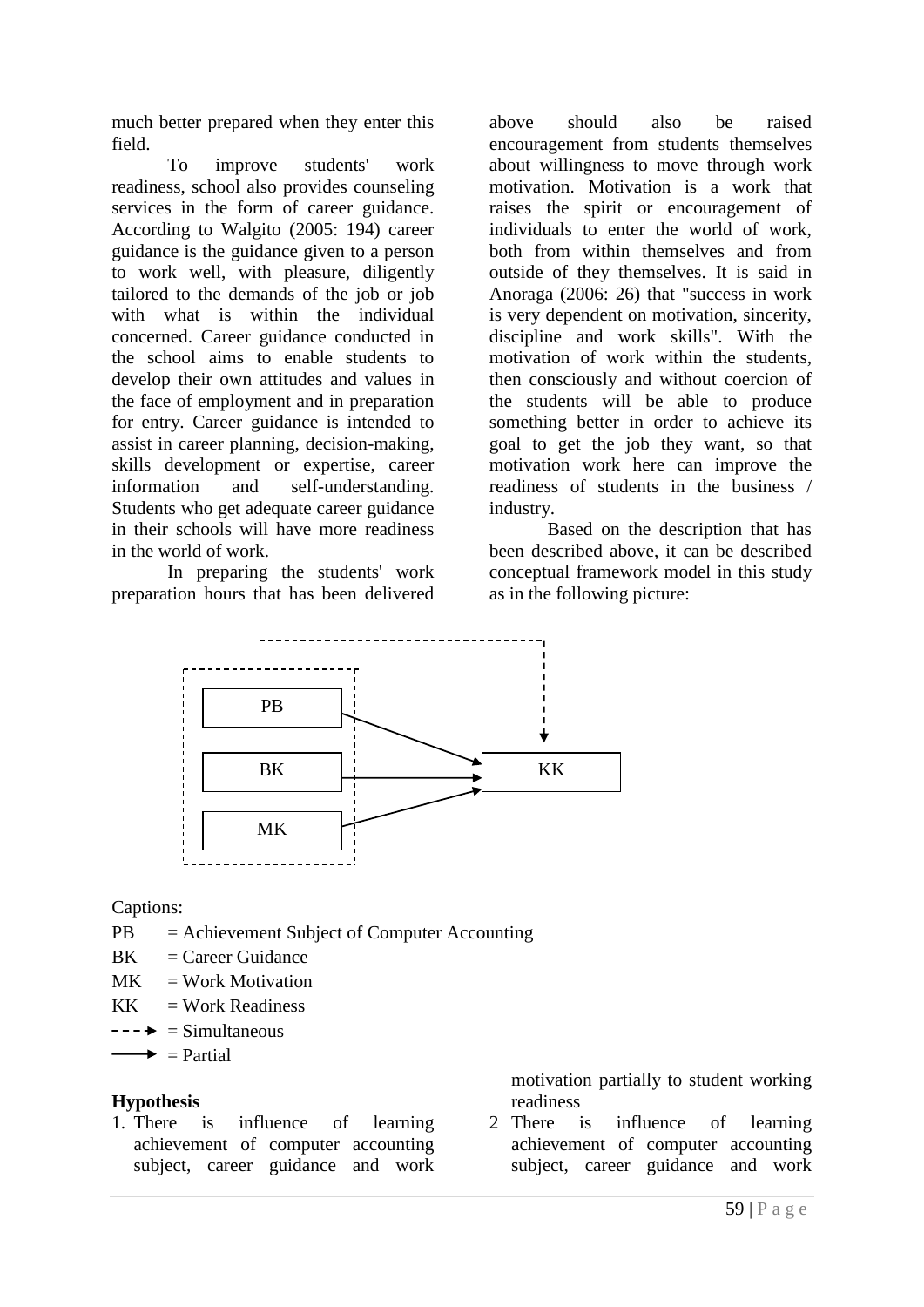motivation simultaneously to student working readiness

## **RESEARCH METHODS**

This research was a kind of explanatory research. The location of this research was at SMK Negeri 1 Suboh Situbondo, Jalan Raya Suboh No 03, Suboh District, Situbondo Regency, East Java. The population in this study was the students of class XII Accounting Skill Program of SMK Negeri 1 Suboh Situbondo. In this study there was no need to use sampling technique because there was no difficulty in collecting data with the population to be studied and information obtained by using the census method. The variables to be analyzed in this study were grouped into two independent variables consisting of Achievement Learning Subject Computer Accounting (PB), Career Guidance (BK), Work Motivation (MK) and the dependent variable is Work Readiness (KK).

Methods of data collection in this study used the method of documentation and questionnaire methods. While for data analysis method, this research used validity and reliability test, classical assumption test and multiple regression analysis with F-test and t-test.

In this study the regression model used can be seen as follows:

KK =  $\alpha$  +  $\beta$ 1 PB +  $\beta$ 2 BK +

β3 MK

The t test was used to determine the effect of each dependent variable (work readiness) on the independent variables used to measure the problem formulation to 1. The use of significance levels in the t test varies:

a. Ho:  $b_i = 0$ 

b. Ha:  $b_i \neq 0$ ,

1. If the significance value  $\langle 0.05 \rangle$  then Ho is rejected, meaning that it can be said there is a significant effect

partially between learning achievement of computer accounting subject, career guidance and motivation towards work readiness.

2. If the significance value> 0.05 then Ho is accepted, meaning no significant effect partially between learning achievement of computer accounting subject, career guidance and motivation towards work readiness.

F test was used to determine the effect of free variables simultaneously on the dependent variable. Significant means the relationships that occur can apply to the population. The use of significance levels in the F test varies:

- a. Ho:  $b_i = 0$
- b. Ha: one  $b_i \neq 0$ ,
- 1. If the significance value  $\lt$  0.05 then Ho is rejected, meaning that it can be said there is a significant influence jointly amongs learning achievement of computer accounting subject, career guidance and motivation towards work readiness.
- 2. If the significance value  $> 0.05$ , then Ho is accepted with no significant effect jointly between the learning achievement of computer accounting subject, career guidance and motivation towards work readiness.

# **RESULTS ANALYSIS**

The calculation result of multiple linear regression analysis in this study with the help of a computer calculation program *Statistical Product and Service Solutions* (SPSS) version 19.0. The recapitulation of the results of multiple linear regression analysis is presented in Table 1.

Based on the result of multiple linear regression analysis, it was obtained regression equation as follows:

 $KK = 20,774 + 0,505 PB + 0,344 BK +$ 0,283 MK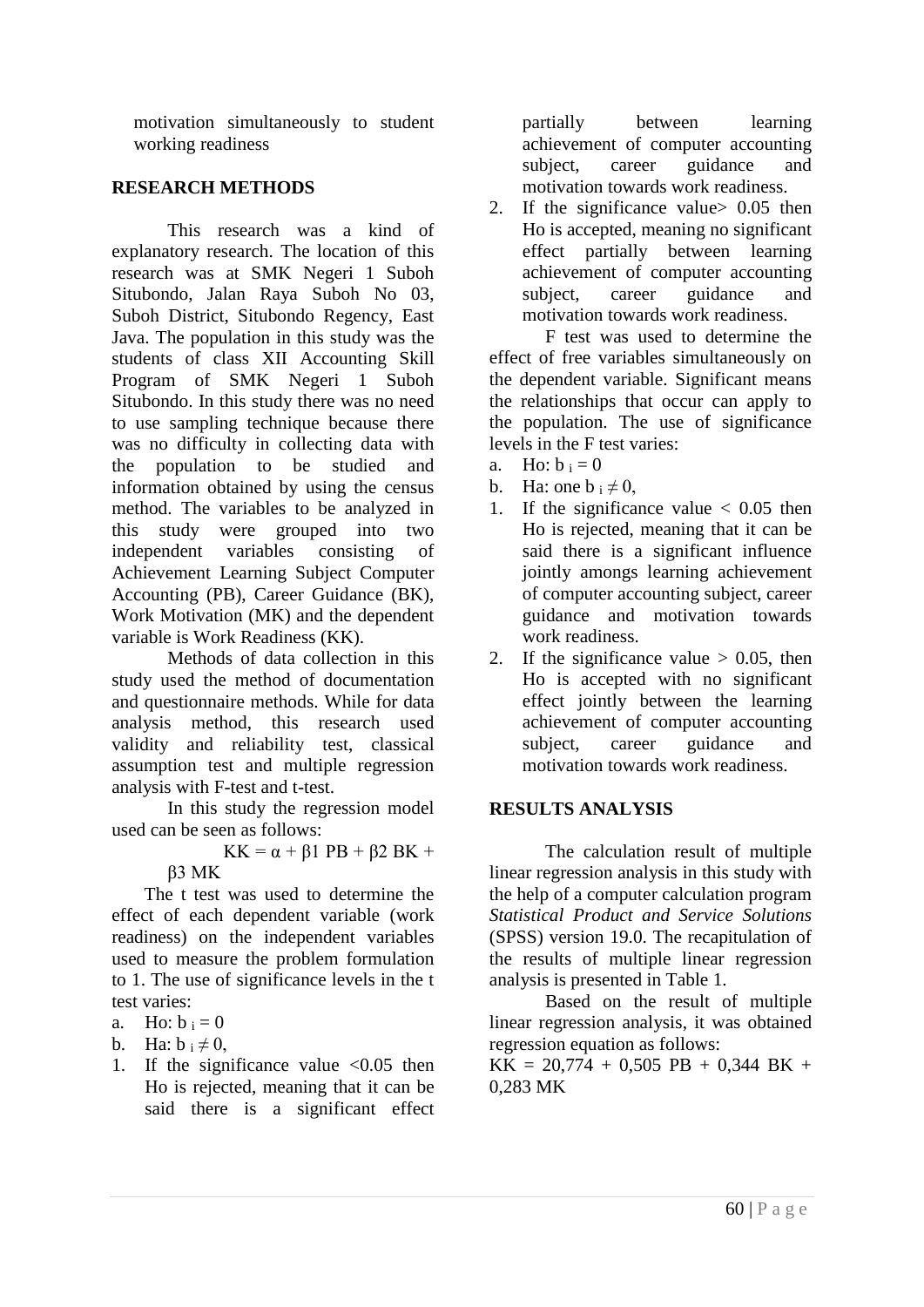| No.                   | <b>Free Variable</b>      | Regression<br>coefficient | Presentation<br>hypotheses |         | οf | Sign. |  |
|-----------------------|---------------------------|---------------------------|----------------------------|---------|----|-------|--|
|                       |                           |                           | T-count                    | T-table |    |       |  |
| 1.                    | Learning Achievement (PB) | 0.505                     | 3,653                      | 2,008   |    | 0.001 |  |
| $\overline{2}$ .      | Career guidance (BK)      | 0.344                     | 2,390                      |         |    | 0.021 |  |
| 3.                    | Work Motivation (MK)      | 0.283                     | 2,362                      |         |    | 0.022 |  |
| Constants             |                           | $= 20,774$                |                            |         |    |       |  |
| $R^2$                 |                           | $= 0.451$                 |                            |         |    |       |  |
| F-count               |                           | $= 13.971$                |                            |         |    |       |  |
| F-table $(5\%; 3.51)$ |                           | $= 2.786$                 |                            |         |    |       |  |
| Significance          |                           | $= 0,000$                 |                            |         |    |       |  |

**Table Recapitulation of Results of Multiple Linear Regression Analysis**

| Variable                  | $T$ -count | T-table | Sig.  |
|---------------------------|------------|---------|-------|
| Learning Achievement (PB) | 3,653      | 2,008   | 0.001 |
| Career guidance (BK)      | 2,390      |         | 0.021 |
| Work motivation (KK)      | 2,362      |         | 1.022 |

Based on t test steps and table 2, then hypothesis testing for each independent variable of learning achievement, career guidance and work motivation to work readiness are as follows:

1) Learning Achievement Variable (PB)

Based on table 2, the significance value on learning achievement variable is 0.001. So the significance value is less than 0.05 or  $0.001 < 0.05$ . This shows that the variable of learning achievement of computer accounting subject partially have a significant influence on the work readiness.

# 2) Variable Career Guidance (BK)

Based on table 2, the significance value in career guidance variable is 0.021. So the significance value is less than 0.05 or  $0.021 < 0.05$ . This shows that the variable of career guidance partially have a significant influence on the readiness of work.

3) Variables Motivation work (MK)

Based on table 2, the significance value in the variable work motivation is 0.022. So the significance value is less than 0.05 or  $0.022$  < 0.05. This shows that the variable of work motivation partially have a significant influence on the readiness of work.

Based on Table 1, the significance value of learning achievement variable of computer accounting, career guidance and work motivation is 0.000. So the significance value is less than 0.05 or  $0.000 \leq 0.05$ . It shows that simultaneously variable of learning achievement of computer accounting subject, career guidance and work motivation have significant influence to performance, hence Ho is rejected.

# **CONCLUSIONS, IMPLICATIONS AND SUGGESTIONS**

Based on the results and discussion about the influence of learning achievement of computer accounting subject, career guidance and work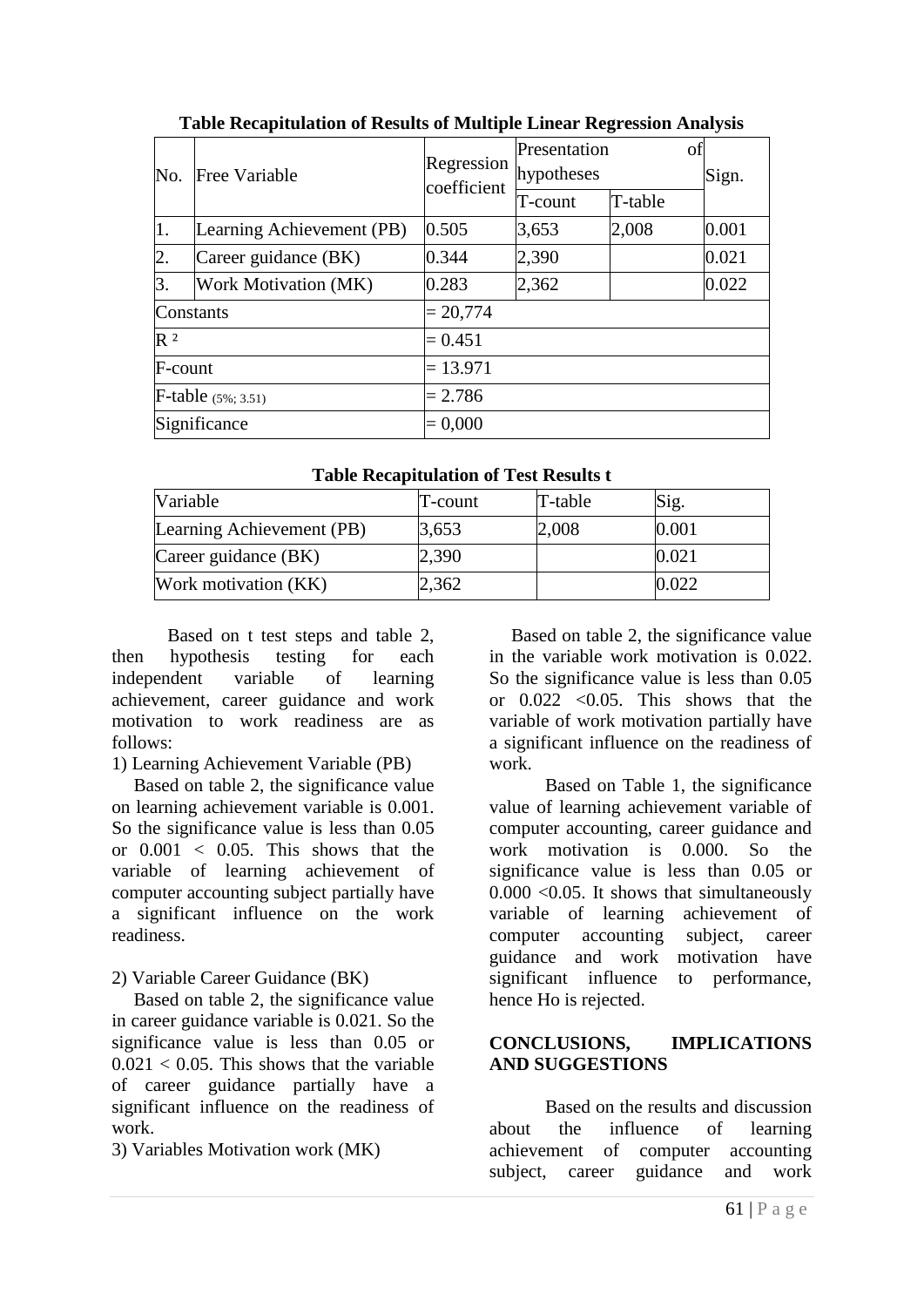motivation on job readiness in SMK Negeri 1 Suboh Situbondo, it can be concluded that learning achievement of computer accounting subject, career guidance and work motivation were affected partially on work readiness toward class XII students of accounting skill program of SMK Negeri 1 Suboh Situbondo and learning achievement of computer accounting subject, career guidance and work motivation simultaneously have a significant effect on work readiness toward class XII students of accounting skill program of SMK Negeri 1 Suboh Situbondo.

While the implications of this research is to improve work readiness, learning achievement, career guidance and work motivation should be balanced and should be improved as well. This is in accordance with the concept of human resource development.

Based on the results of research and conclusions, it can be submitted some suggestions that can be expected beneficial for practical interests and benefit further among others. The school should make students ready to enter the world of work or cooperate with partner agencies and other agencies in the distribution of graduates and for other researchers Which relates to this research are still open opportunities to add variables, develop models in different situations by expanding the number of samples and research sites, so that generalizations can be broadened.

# **REFERENCES**

Alfan, Muhammad Zachim. *Pengaruh Bimbingan Karier dan Lingkungan Sekolah Melalui Motivasi Kerja Terhadap Kesiapan Kerja Siswa Kelas XIIkompetensi Keahlian Akuntansi SMK Negeri 2 Magelang.* Dalam *Economic Education Analysis Journal* Vol. 3 No. 1

Anoraga, Pandji. 2005. *Psikologi Kerja*.

Jakarta : PT Rineka Cipta

- Boulianne, Emilio. 2012. *Impact of accounting software utilization on students' knowledge acquisition An important change in accounting education.* Diunduh dari www.emeraldinsight.com/1832- 5912.htm
- Firdaus, Zamzam Zamawi. 2012. *Pengaruh Unit Produksi, Prakerin Dan Dukungan Keluarga Terhadap Kesiapan Kerja Siswa SMK*. Dalam *Jurnal Pendidikan Vokasi*. Vol. 2, No. 3.
- Fitriyanto, Agus. 2006. *Ketidakpastian Memasuki Dunia Kerja Karena Pendidikan. Jakarta* : Rineka Cipta

Ghozali, Imam. 2011. *Aplkasi Analisis Multivariate dengan Program IBM SPSS 19.*Semarang : Badan Penerbit Universitas Diponegoro.

- Harja, Iwan Riya. 2013. *Pengaruh Kompetensi Kerja dan Motivasi KerjaTerhadap Kesiapan Kerja Siswa Kelas XII Program Studi Teknik Instalasi Tenaga Listrik SMK N 2 Yogyakarta. Jurnal Pendidikan Teknik*.Yogyakarta: Fakultas Teknik Universitas Negeri Yogyakarta (eprints.uny.ac.id ). [http://bps.go.id/pengangguran](http://bps.go.id/pengangguran-terbuka/)[terbuka/.](http://bps.go.id/pengangguran-terbuka/)
- *Peraturan Pemerintah Republik Indonesia Nomor 17 Tahun 2010 tentang Pengelolaan dan Penyelenggaraan Pendidiksan*.

www.kemdiknas.go.id (

- Peraturan *Pemerintah No. 70 Tahun 2013 Tentang Kerangka Dasar Dan Struktur Kurikulum Sekolah Menengah Kejuruan/Madrasah Aliyah Kejuruan*. http://bsnpindonesia.org/id/?p=1239
- Purwanto, M. Ngalim. 2007. *Psikologi Pendidikan*. Bandung : PT Remaja Rosdakarya
- Sardiman. 2011. *Interaksi dan motivasi belajar mengajar*. Jakarta : PT. Raja Grafindo Persada
- Slameto. 2010. *Belajar dan Faktor-Faktor*